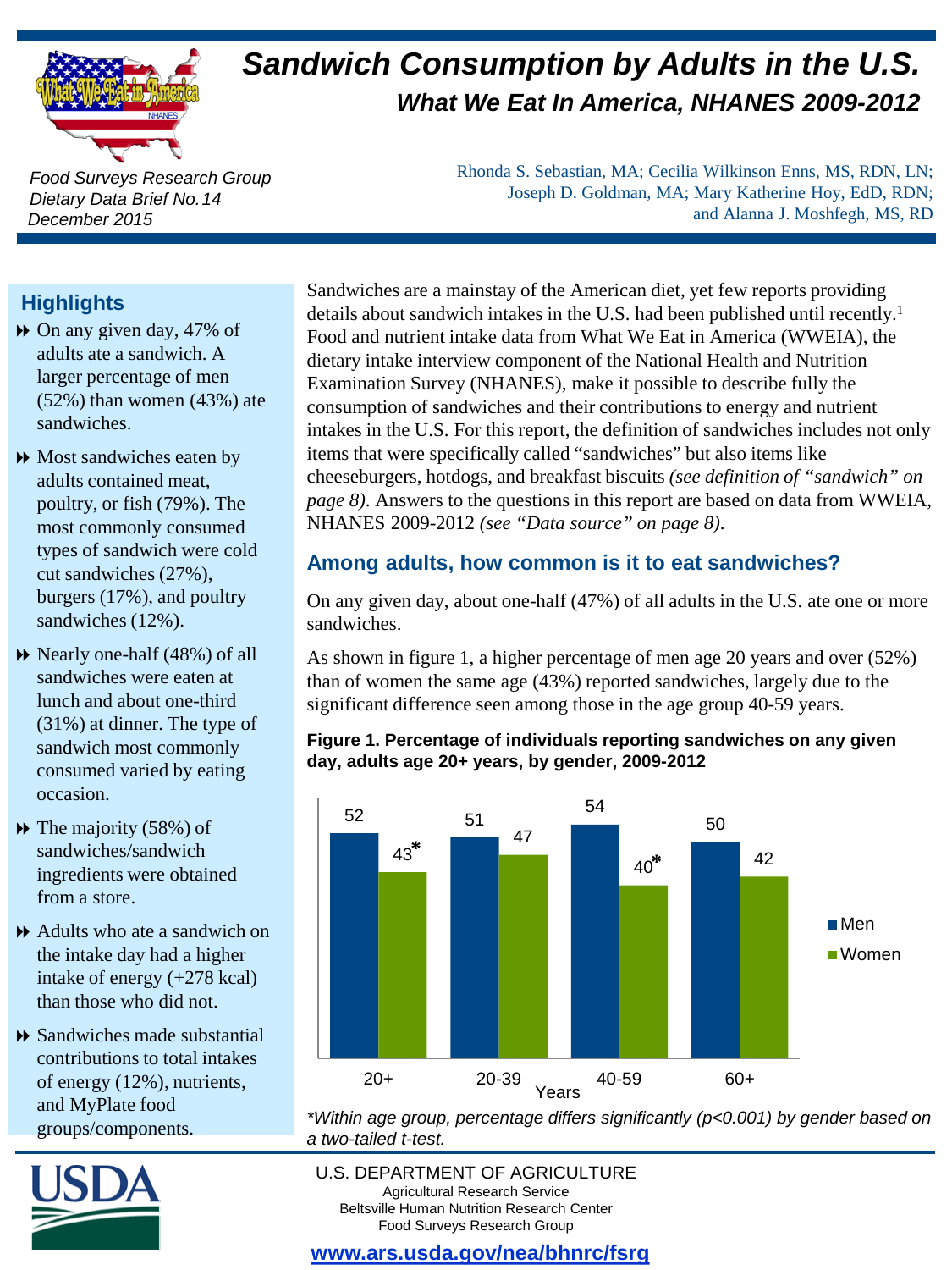#### **What type of sandwiches do they eat?**

Most sandwiches eaten by adults had meat, poultry, or fish as their primary filling (79%). As shown in figure 2, cold cut sandwiches were the most commonly reported type of sandwich (27%), followed by burgers (17%) and poultry sandwiches (12%; *see definition of "sandwich types" on page 8)*.



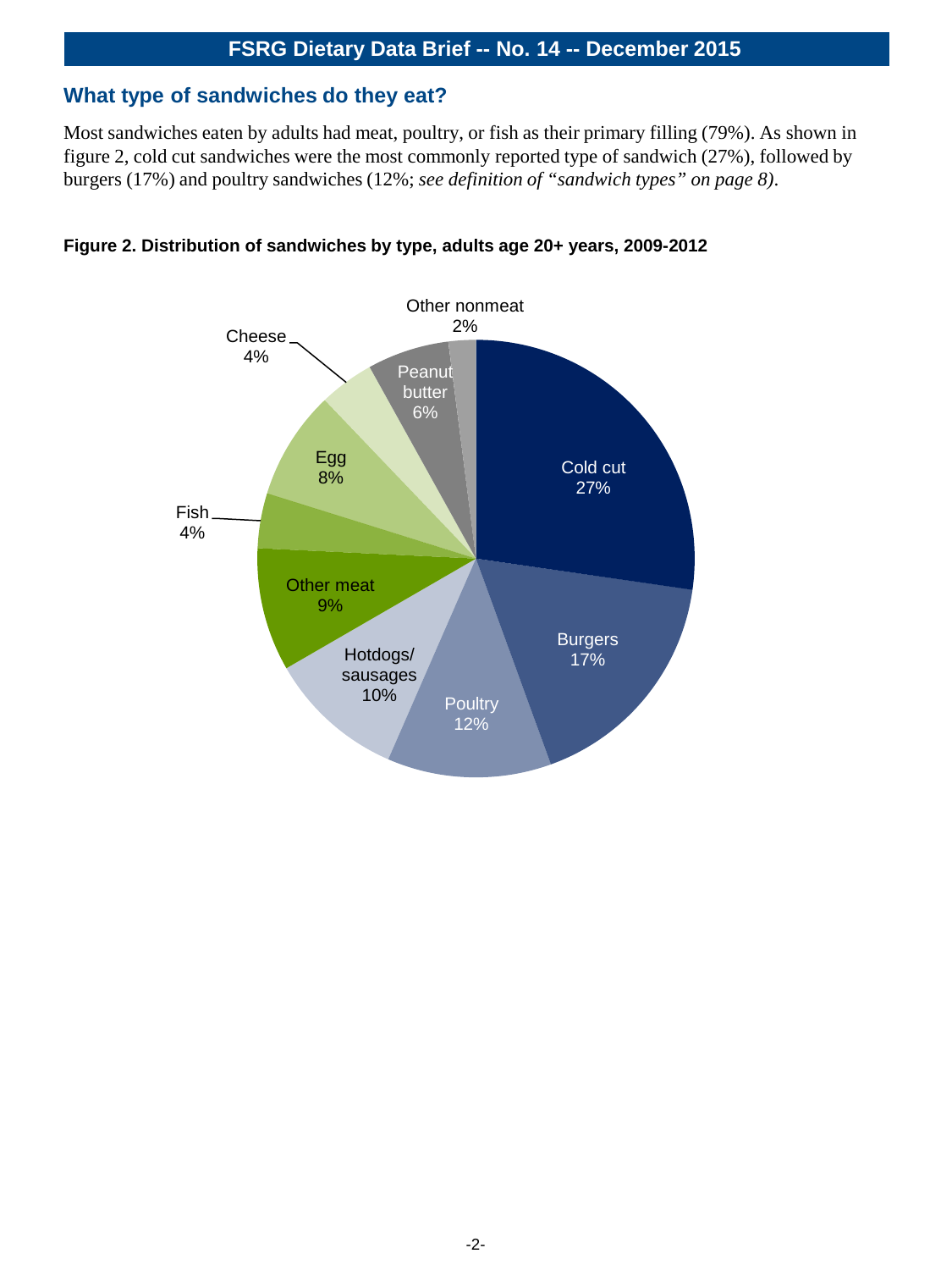## **At what eating occasions do adults eat sandwiches, and does the type of sandwich vary by eating occasion?**

Among adults, nearly one-half of all sandwiches were eaten at lunch (48%), followed by dinner (31%), breakfast (13%), and snacks (8%; *see definition of "eating occasions" on page 8*).

As shown in table 1, the type of sandwich eaten varied by eating occasion. The most commonly consumed type of sandwich at breakfast contained egg; at lunch, cold cuts; at dinner, burgers; and at snacks, peanut butter.

#### **Table 1. Top sandwich choices by eating occasion, adults age 20+ years, 2009-2012**

| <b>Rank</b>    | <b>Eating occasion</b> |  |              |   |               |  |                     |    |
|----------------|------------------------|--|--------------|---|---------------|--|---------------------|----|
|                | <b>Breakfast</b>       |  | Lunch        |   | <b>Dinner</b> |  | <b>Snacks</b>       |    |
|                | Type                   |  | % Type       | % | Type          |  | % Type              | %  |
| 1              | Egg                    |  | 44 Cold cut  |   | 35 Burgers    |  | 27 Peanut butter    | 17 |
| $\overline{2}$ | Cold cut               |  | 17 Burgers   |   | 16 Cold cut   |  | 19 Hotdogs/sausages | 12 |
| 3              | Hotdogs/sausages       |  | 14 Poultry   |   | 13 Other meat |  | 13 Burgers          | 10 |
| 4              | Peanut butter          |  | 7 Other meat |   | 8 Poultry     |  | 13 Poultry          | 10 |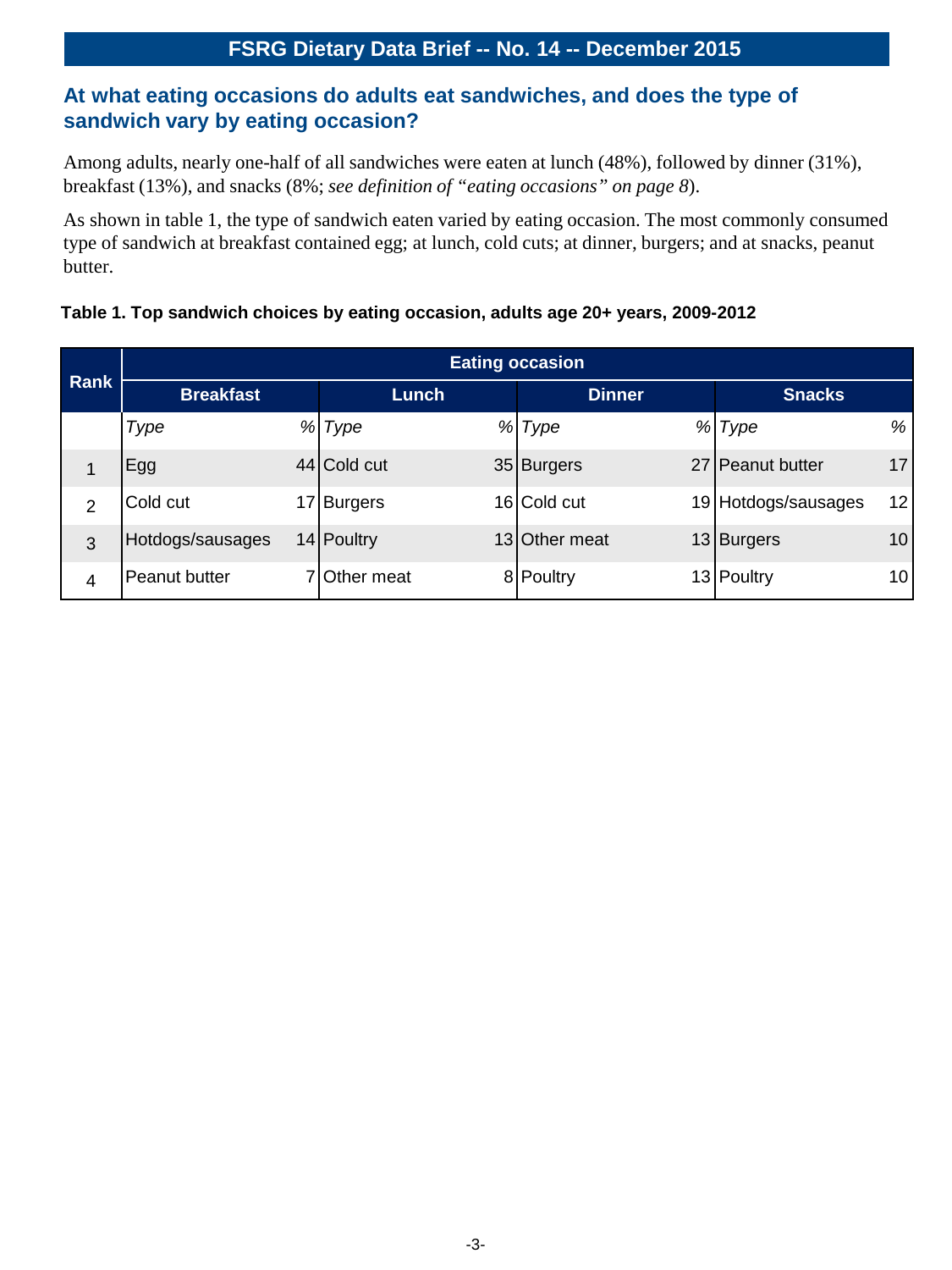#### **From what sources were sandwiches/sandwich ingredients obtained?**

By far the most common source from which sandwiches or their ingredients were obtained was a store, followed by fast-food restaurant and other restaurant *(figure 3; see definition of "source" on page 8)*.



#### **Figure 3. Distribution of sandwiches by source, adults age 20+ years, 2009-2012**

The source of sandwiches varied considerably by type of sandwich. Fast food restaurants provided about one-half of the burgers (59%) and poultry sandwiches (46%) consumed by adults, whereas over threefourths (76%) of cold cut sandwiches or their ingredients were obtained from a store.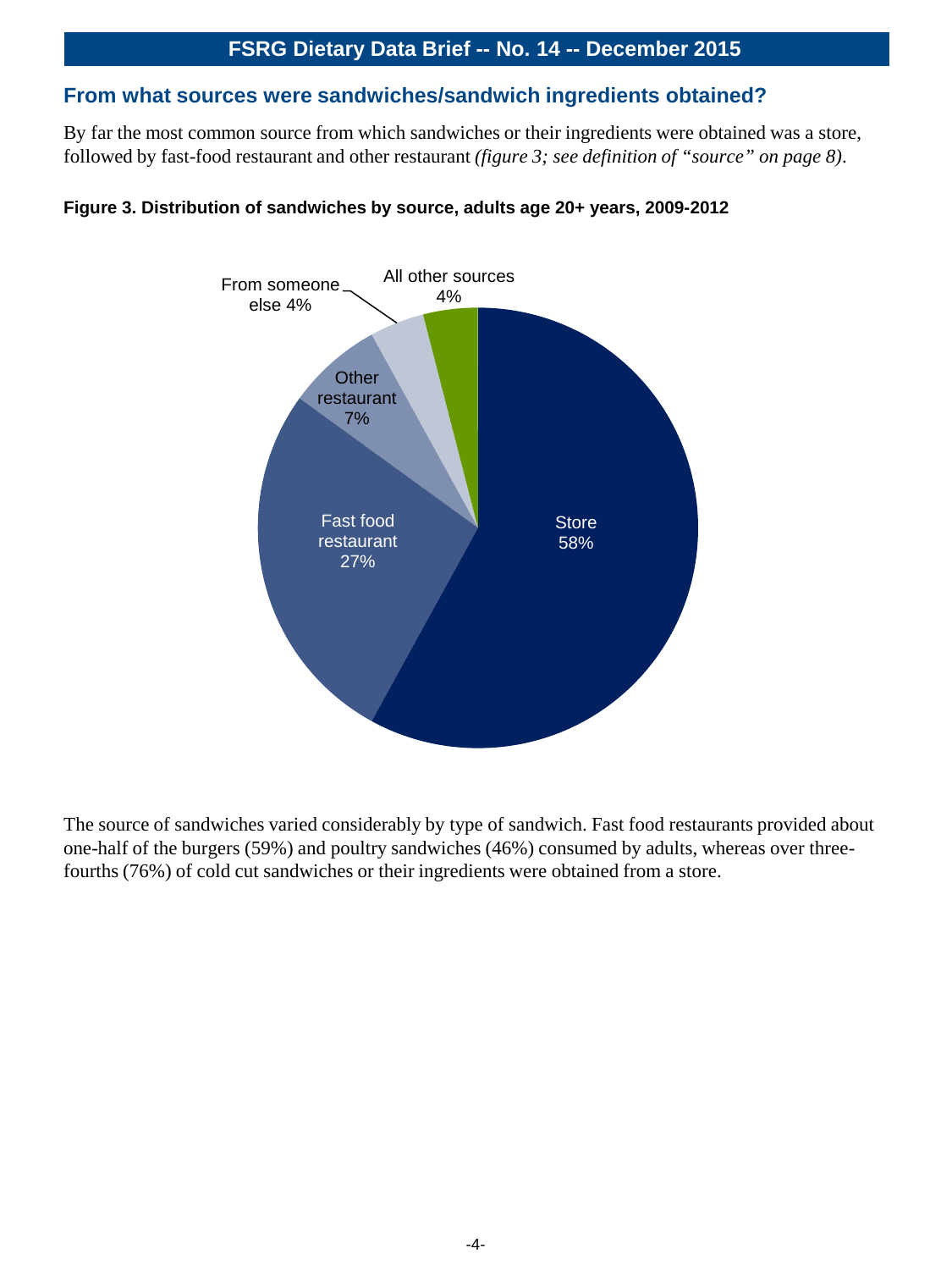#### **How much difference do sandwiches make in adults' daily energy intake?**

The average daily intake of energy from all foods and beverages was 2,540 kilocalories *(*"calories;" *see definition on page 8)* for men and 1,806 kilocalories for women. As shown in figure 4, individuals who ate a sandwich on the intake day (sandwich reporters; *see definition on page 8*) had a higher energy intake than those who did not eat a sandwich (non-reporters). On average, this difference was 268 kilocalories for men and 164 kilocalories for women (278 kilocalories for all adults together).





*\*Within gender, intake differs significantly (p<0.001) between sandwich reporters and non-reporters based on a two-tailed t-test.*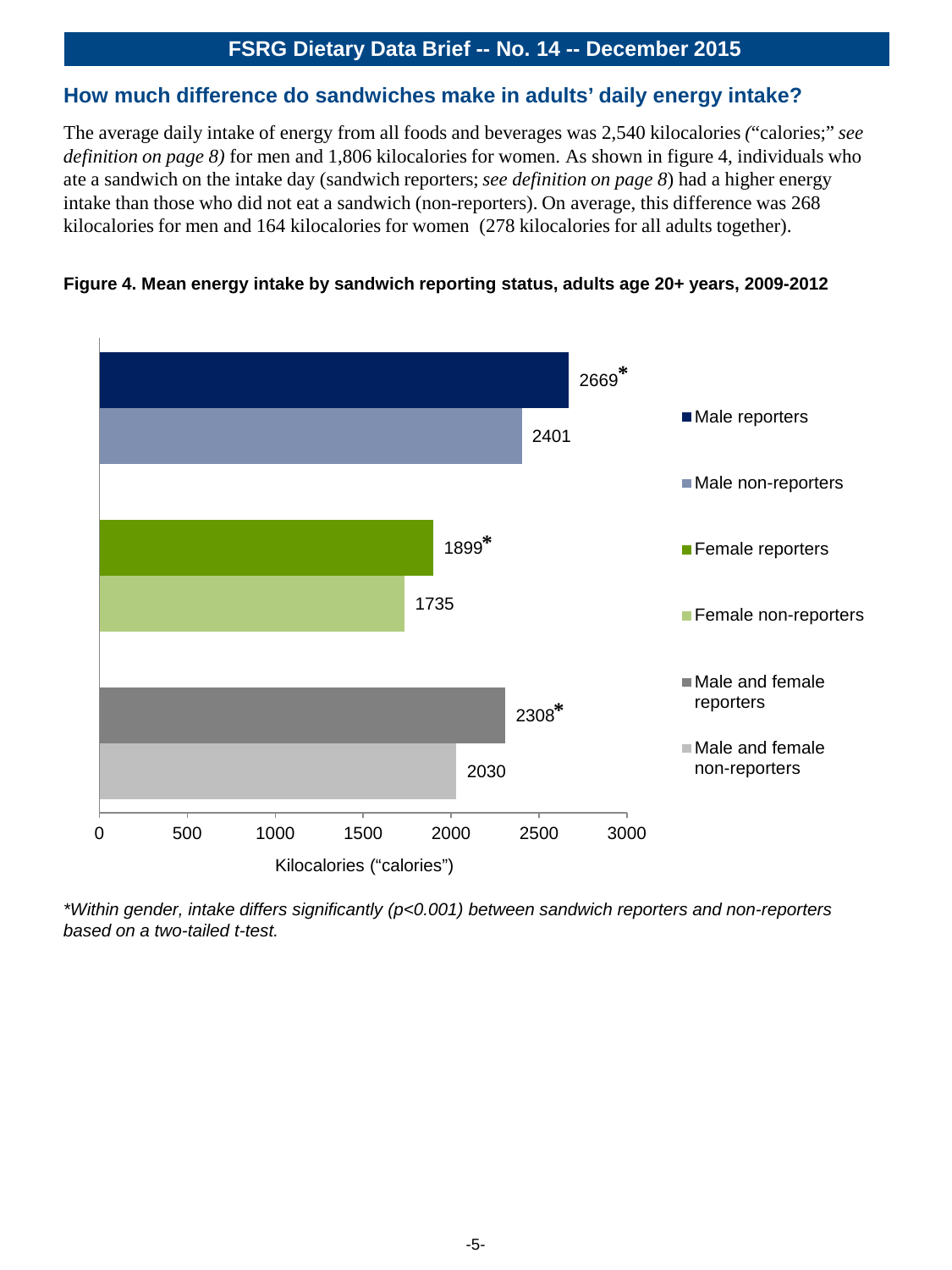#### **How much do sandwiches contribute to adults' intakes of energy and nutrients?**

As shown in figure 5, sandwiches contribute 12% of all energy (calories) consumed by U.S. adults. Sandwiches make substantial contributions to some nutrients that adults tend to consume in lower-thanrecommended amounts (such as calcium) and also to other nutrients that adults tend to consume in higherthan-recommended amounts (such as such as saturated fat and sodium). 2-5

#### **Figure 5. Percentage of total intake of energy and selected nutrients contributed by sandwiches, adults age 20+ years, 2009-2012**

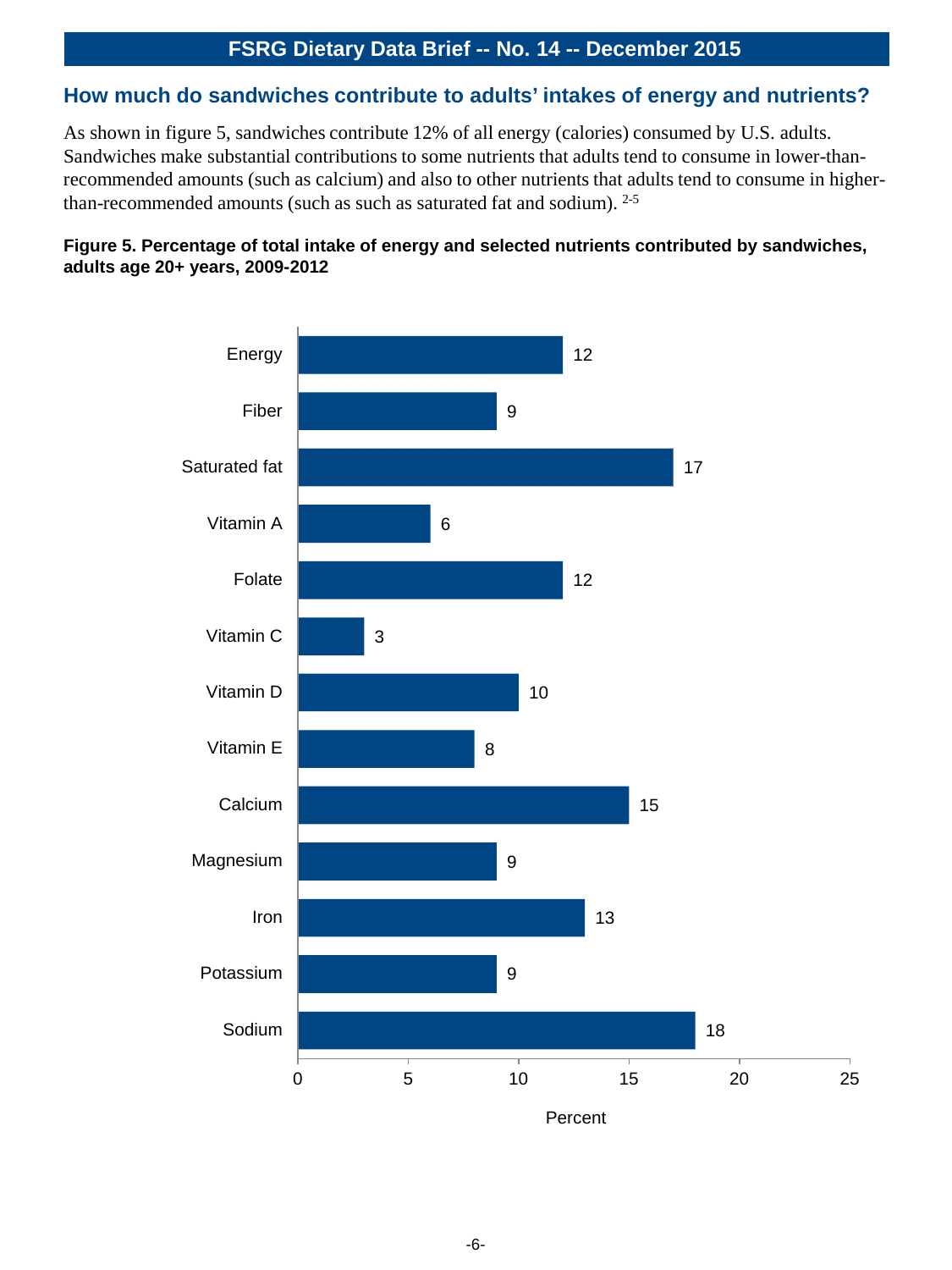## **How much do sandwiches contribute to adults' intakes of MyPlate food groups/components?**

MyPlate<sup>6</sup> is a graphic representation designed to help consumers make healthier food choices, emphasizing the fruit, vegetable, grain, protein foods, and dairy groups.

Sandwiches contribute considerable proportions of adults' total intakes of many MyPlate components, notably protein foods (especially cured meat), cheese, grains, oils, and solid fats *(table 2)*. Though sandwiches accounted for similar *percentages* of the overall intakes of refined and whole grains, the total *amount* of refined grains consumed was more than five times that of whole grains.

#### **Table 2. Percentage of total intake of selected MyPlate food groups/components contributed by sandwiches, adults age 20+ years, 2009-2012**

| <b>MyPlate food</b><br>group/component* | <b>Percent</b> |  |  |  |
|-----------------------------------------|----------------|--|--|--|
| <b>Vegetables</b>                       | $\overline{7}$ |  |  |  |
| Red/orange vegetables                   | 11             |  |  |  |
| "Other" vegetables*                     | 12             |  |  |  |
| <b>Protein foods</b>                    | 23             |  |  |  |
| Meat                                    | 26             |  |  |  |
| Cured meat                              | 59             |  |  |  |
| Poultry                                 | 13             |  |  |  |
| Eggs                                    | 13             |  |  |  |
| Seafood                                 | 8              |  |  |  |
| Nuts, seeds, soy                        | 11             |  |  |  |
| <b>Dairy</b>                            | 14             |  |  |  |
| Cheese                                  | 29             |  |  |  |
| <b>Grains</b>                           | 20             |  |  |  |
| Whole grains                            | 19             |  |  |  |
| Refined grains                          | 20             |  |  |  |
| <b>Oils</b>                             | 15             |  |  |  |
| <b>Solid fats</b>                       | 15             |  |  |  |

*\*See definition on page 8.*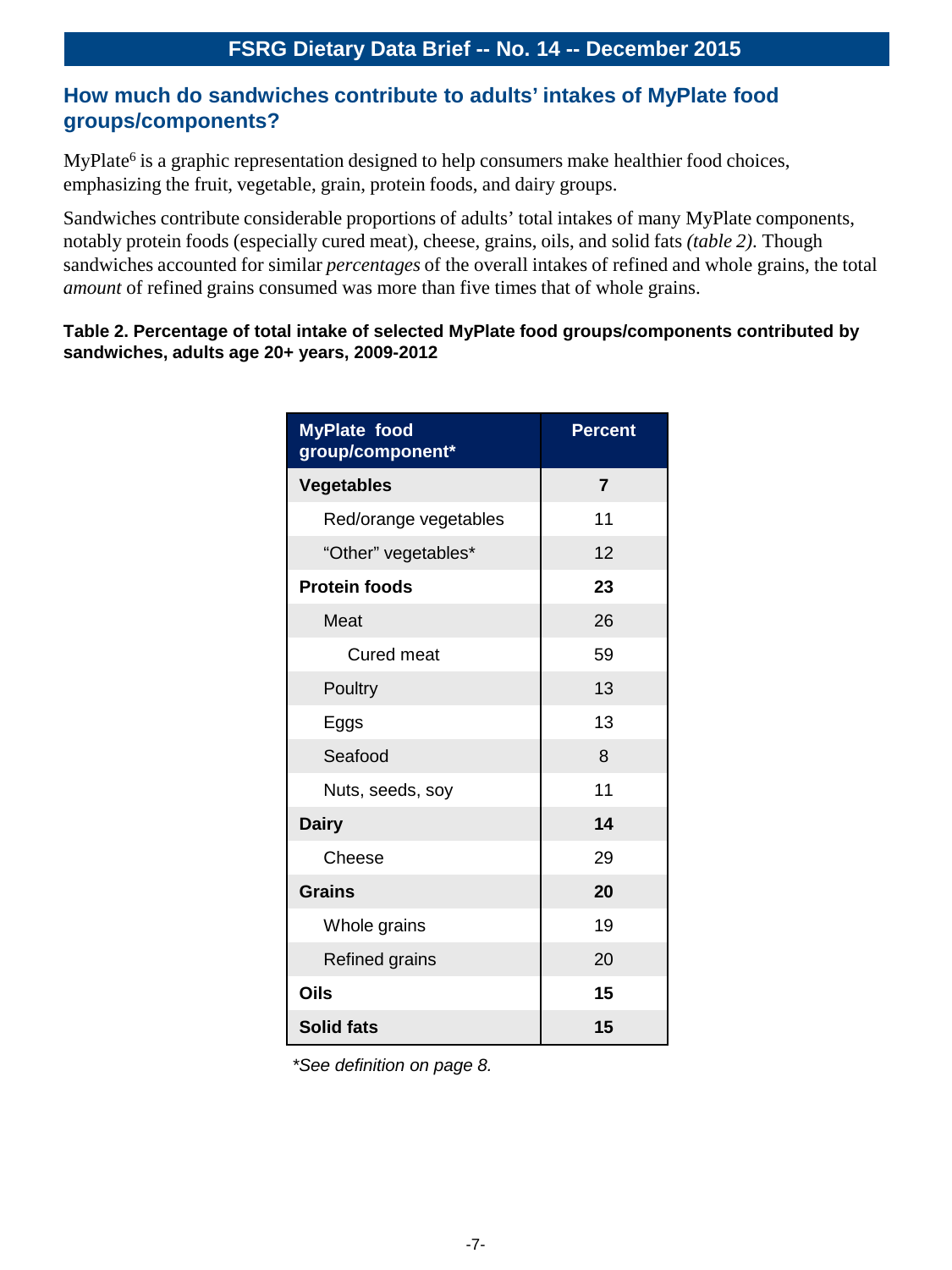## **Definitions**

**Eating occasions:** Eating occasions with the following English and Spanish names were grouped together: breakfast, desayuno, and almuerzo; lunch, brunch, and comida; dinner, supper, and cena; and snack, drink, merienda, entre comida, botana, bocadillo, tentempie, bebida, and items consumed over an extended period of time.

**Kilocalories:** Scientific unit used in reporting the energy content of food; shortened to "calories" in casual usage in the U.S.

**MyPlate food groups/components:** Most MyPlate food groups and components used in this report are defined in reference 7. A definition of "other" vegetables is given below. For this analysis, beans and peas (legumes) were included in the vegetables group and, consequently, excluded from protein foods. Soy milk was included in the dairy group and, consequently, excluded from the "nuts, seeds, soy" subgroup of protein foods.

**"Other" vegetables:** Includes vegetables other than those classified as dark green, red/orange, starchy, or beans and peas (legumes), as defined in reference 7. Some examples of "other" vegetables are cucumber, green pepper, lettuce (iceberg and others not classified as dark green), and onion.

**Reporter/non-reporter:** An adult who ate a sandwich on the intake day is considered to be a "reporter," whereas one who did not eat a sandwich is a "non-reporter." Many people classified as non-reporters in this analysis may consume sandwiches on some days, even though they did not eat one on the intake day.

**Sandwich:** For this analysis, the definition of "sandwich" included not only sandwiches represented in the dietary data by a single food code (these were often fast-food items, such as "Cheeseburger with tomato and/or catsup, on bun") but also those represented by two or more food codes that were linked and identified as a "sandwich combination" (for example, bread, bacon, tomato, lettuce, and mayonnaise).

**Sandwich types:** Each sandwich was classified according to its primary filling, usually a protein food. Egg sandwiches included all sandwiches containing egg, even if they also contained some meat. Cheese sandwiches excluded sandwiches that also contained meat, poultry, fish, meat alternates, or egg.

**Source of sandwiches/ingredients:** For each food/beverage reported, survey participants were asked "Where did you get this (NAME OF FOOD) or most of the ingredients for this (NAME OF FOOD)?" Response options included store (2011-2012: store - grocery/supermarket, store - convenience type, and store - no additional information), fast food/pizza restaurant, restaurant with waiter/waitress, from someone else or as a gift, school cafeteria (2011-2012: in a K-12 school), other cafeteria (2011-2012: not in a K-12 school), child care center, sport/recreation/entertainment facility, street vendor/vending truck, grown/caught by you or someone you know, vending machine, and more than 15 other options.

## **Data source**

Estimates in this report are based on one day of dietary intake data collected in What We Eat in America (WWEIA), the dietary intake interview component of the National Health and Nutrition Examination Survey (NHANES), in 2009-2012. Dietary data were collected in person using the 5-step USDA Automated Multiple-Pass Method (AMPM) for the 24-hour recall. A total of 10,563 individuals age 20 years and older (5,183 men and 5,380 women) provided complete and reliable dietary intake data. Sample weights were applied in all analyses to produce nationally representative estimates. USDA's Food and Nutrient Database for Dietary Studies (FNDDS) was used in calculating intakes of energy and nutrients, and USDA's Food Patterns Equivalents Database (FPED) was used in calculating intakes of MyPlate components.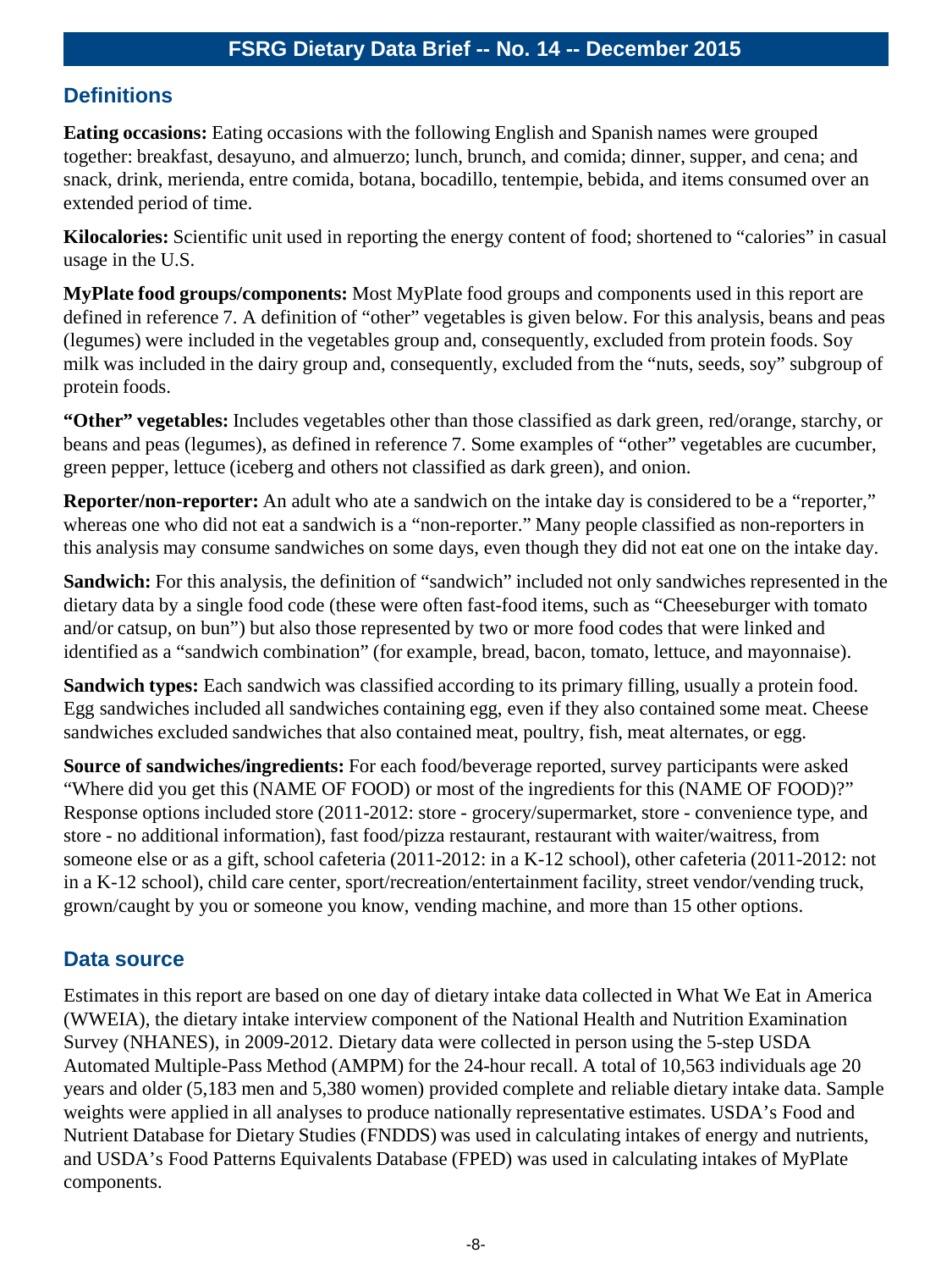#### **Acknowlegments**

The authors thank Emily A. Callahan, MPH, RD, Mary E. Cogswell, DrPH, and Chris A. Taylor, PhD, RDN, LD, FAND, for their conscientious review of this report.

## **References**

- 1. Sebastian RS, Wilkinson Enns C, Goldman JD, Hoy MK, Moshfegh AJ. Sandwiches are major contributors of sodium in the diets of American adults: Results from What We Eat in America, National Health and Nutrition Examination Survey 2009-2010. *J Acad Nutr Diet*. 2015 Feb;115(2):272-7. doi: 10.1016/j.jand.2014.07.034. Epub 2014 Oct 6.
- 2. Dietary Guidelines Advisory Committee. 2015 (Feb). *Scientific Report of the 2015 Dietary Guidelines Advisory Committee: Advisory Report to the Secretary of Health and Human Services and the Secretary of Agriculture*. http://www.health.gov/dietaryguidelines/2015-scientific[report/PDFs/Scientific-Report-of-the-2015-Dietary-Guidelines-Advisory-Committee.pdf](http://www.health.gov/dietaryguidelines/2015-scientific-report/PDFs/Scientific-Report-of-the-2015-Dietary-Guidelines-Advisory-Committee.pdf)
- 3. U.S. Department of Agriculture and U.S. Department of Health and Human Services. *Dietary Guidelines for Americans, 2010.* 7th Edition, Washington, DC: U.S. Government Printing Office, December 2010.

[http://www.cnpp.usda.gov/sites/default/files/dietary\\_guidelines\\_for\\_americans/PolicyDoc.pdf](http://www.cnpp.usda.gov/sites/default/files/dietary_guidelines_for_americans/PolicyDoc.pdf)

- 4. U.S. Department of Health and Human Services and U.S. Department of Agriculture. *Dietary Guidelines for Americans, 2005.* 6th Edition, Washington, DC: U.S. Government Printing Office, January 2005.<http://health.gov/dietaryguidelines/dga2005/document/pdf/DGA2005.pdf>
- 5. *WWEIA Usual Intake Data Tables*.<http://www.ars.usda.gov/Services/docs.htm?docid=22659>
- *6. ChooseMyPlate.gov: About Us*. <http://www.choosemyplate.gov/about.html>
- 7. Bowman SA, Clemens JC, Friday JE, Thoerig RC, Moshfegh AJ. 2014. *Food Patterns Equivalents Database 2011-12: Methodology and User Guide*. [http://www.ars.usda.gov/SP2UserFiles/Place/80400530/pdf/fped/FPED\\_1112.pdf](http://www.ars.usda.gov/SP2UserFiles/Place/80400530/pdf/fped/FPED_1112.pdf)